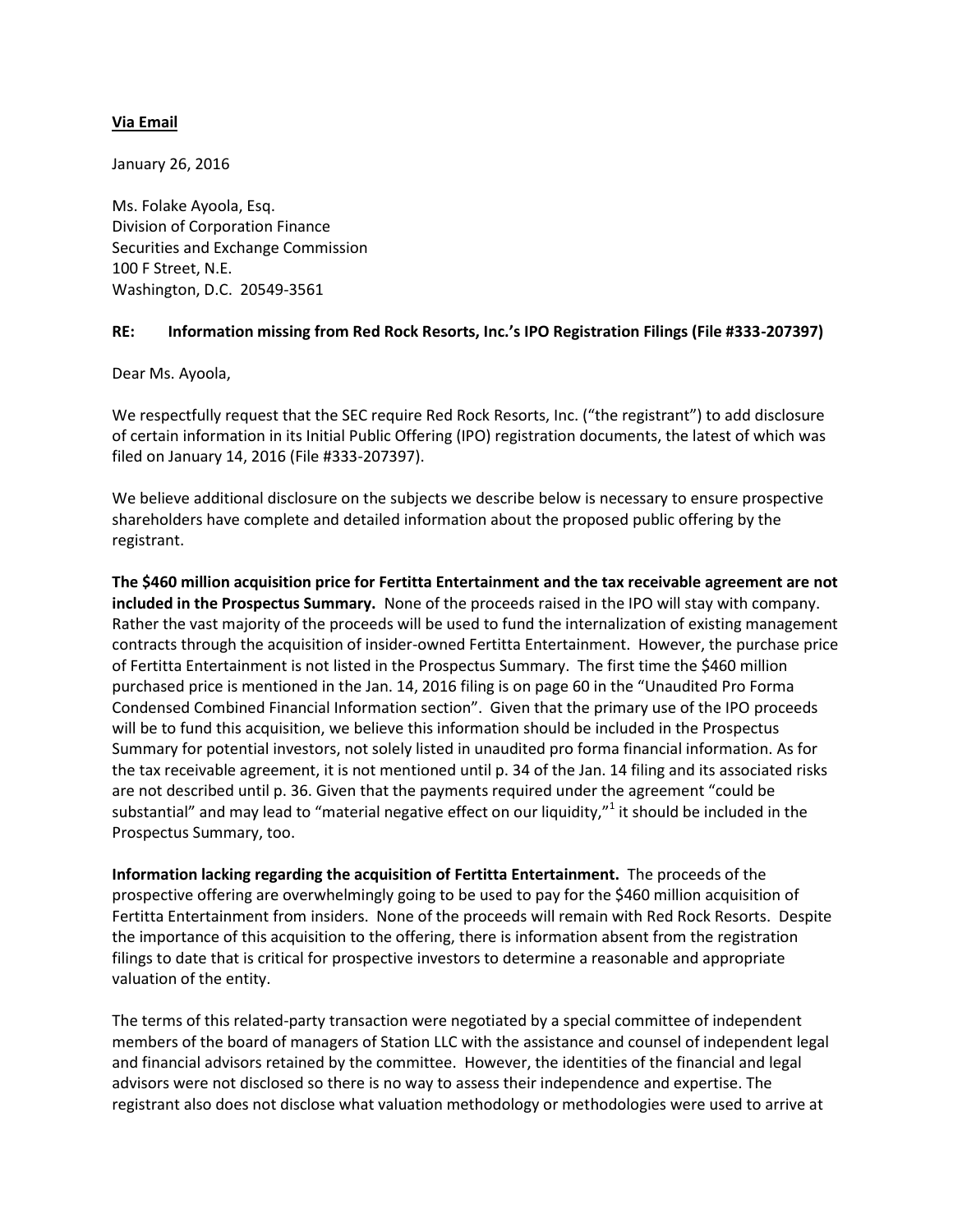the purchase price or whether the advisors were asked to provide a fairness opinion regarding the purchase price. If there was a fairness opinion by the advisors, it should also be disclosed by the registrant.

According to the Oct. 13, 2015 Membership Interest Purchase Agreement between Station Casinos LLC ("Purchaser") and various Fertitta Entities ("Sellers") for the acquisition of Fertitta Entertainment ("Company"), the Sellers are to cause the Company "to provide reasonable cooperation in connection with the IPO Transactions, including by…furnishing Purchaser and the Underwriters as promptly as practicable with financial and other pertinent information regarding the Company and the Subsidiaries as may be reasonably requested by Purchaser or the Underwriters to consummate the IPO Transactions and that is customary to be included in a prospectus relating to the IPO Transactions...."<sup>2</sup> There have been three preliminary prospectuses filed for Red Rock Resorts (Previously Station Casinos Corp.) on Oct. 14, 2015, Nov. 23, 2015 and Jan. 14, 2016. However none of these filings includes financial or other pertinent information regarding Fertitta Entertainment that we believe is customary for an IPO transaction in which nearly all of the proceeds of the IPO will be used to make the acquisition and additional borrowings will be made to fund the acquisitions if the proceeds fall short. This is troubling as the registrant acknowledges that it "cannot assure you that the purchase of Fertitta Entertainment will result in a favorable return."<sup>3</sup>

**The Fertitta Entertainment purchase agreement filed by Station Casinos LLC in an 8-K on Oct. 13, 2015, is incomplete**. While the agreement makes reference to a list of excluded assets (Section 2.07), no such list was included with the document as filed.

2.07 Excluded Assets. Notwithstanding anything in this Agreement to the contrary, the Assets and Properties listed on Section 2.07 of the Disclosure Schedule and all accounts receivable of any of the Company and the Subsidiaries to the extent such accounts receivable are set forth, with specific ledger references allowing their identification, on the Estimated Closing Balance Sheet (such Assets and Properties and accounts receivable, collectively, the "Excluded Assets") shall be excluded from the Assets and Properties of the Company and its Subsidiaries. The Sellers shall cause the Company and its Subsidiaries to transfer all right, title and interest in, and all obligations and liabilities related to, such Excluded Assets to a Person, other than the Company or any Subsidiary, effective prior to the Closing. There shall be no adjustment of the Purchase Price in respect of such Excluded Assets.

The Jan. 14, 2016, S-1/A makes a reference to these excluded assets:

However, the actual amount of cash proceeds from the Fertitta Entertainment Acquisition that will be distributed to the members of Fertitta Entertainment may be adjusted to reflect the nonpro rata distribution of assets of Fertitta Entertainment that are not included in the Fertitta Entertainment Acquisition, including a \$17 million note payable to Fertitta Entertainment by another entity controlled by the Fertitta family and an airplane that will be transferred by Fertitta Entertainment to one or more of its members or their affiliates prior to the consummation of the Fertitta Entertainment Acquisition.<sup>4</sup>

But aside from an airplane and the note payable to a related party, it is unclear what else is not going to become the property of the registrant after spending \$460 million.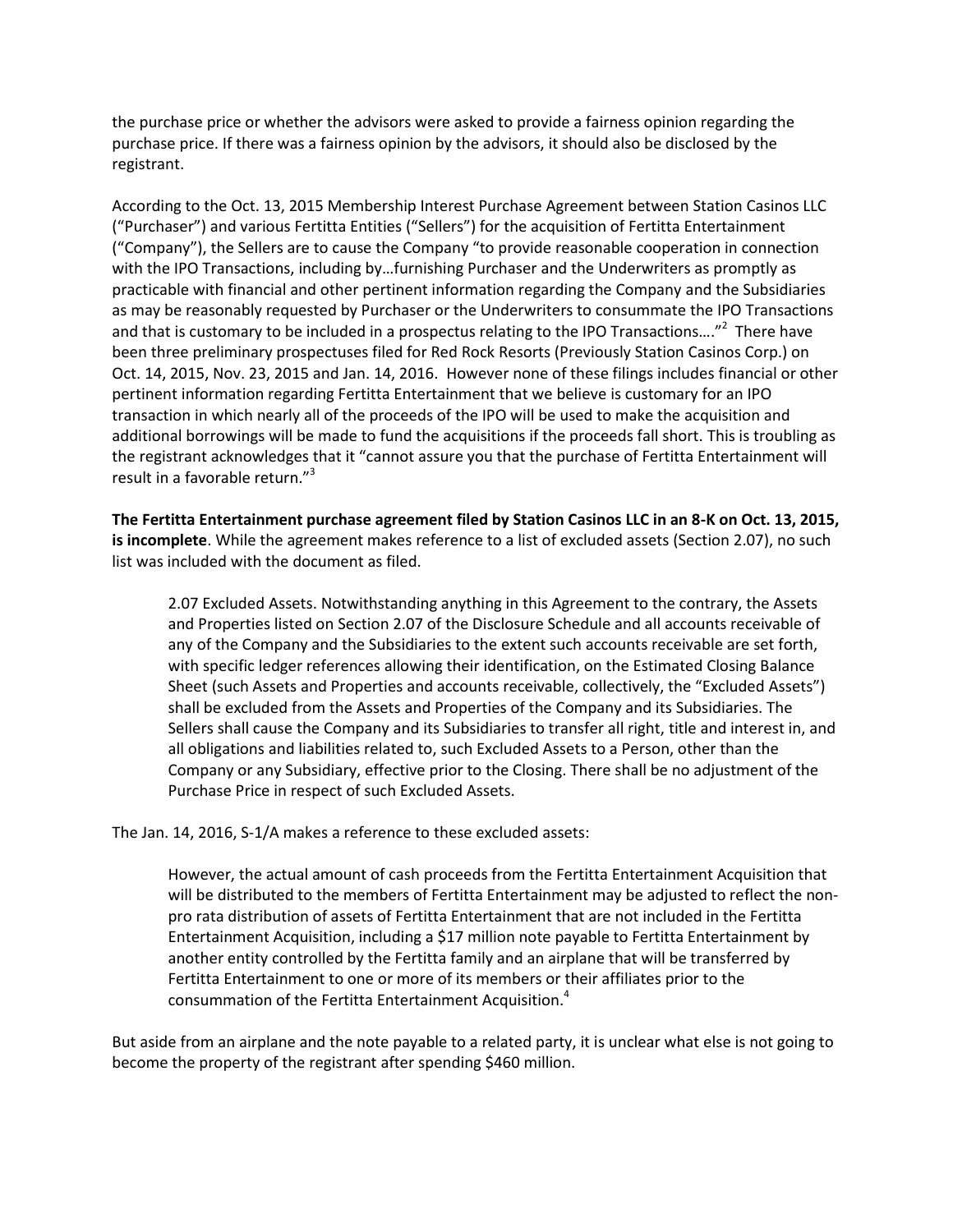The mention of the airplane raises certain concerns for investors. Loan documents we have found show that Fertitta Entertainment bought a 2011 Bombardier Global Express jet in September, 2015, with a \$22 million loan from Guggenheim Aircraft Opportunity Master Fund LP. The registrant has disclosed that, in that same month, "Fertitta Entertainment entered into a \$22.0 million secured promissory note and drew an additional \$8.0 million under its revolving credit facility to finance an asset purchase."<sup>5</sup> The company has not disclosed the nature of the asset purchased, but the asset purchase appears to be the private jet, and it will not be transferred to the registrant as part of the \$460 million purchase of Fertitta Entertainment.

However, the \$460 million purchase payment will partially go toward paying off and retiring Fertitta Entertainment's debt under its credit facility, including its credit revolver. And it appears the registrant will take on the \$22 million Fertitta Entertainment Promissory Note <sup>6</sup>since the debt is not described as to be extinguished as part of the Fertitta Entertainment purchase.

The registrant should disclose clearly whether the \$30 million asset purchase by Fertitta Entertainment was indeed the airplane that will be excluded from the Fertitta Entertainment acquisition.

**There is a conflict of interest with respect to underwriters JP Morgan and BoA Merrill Lynch, whose affiliates are lenders to Fertitta Entertainment.** The Fertitta Entertainment acquisition will pay off "approximately \$55 million" of debt outstanding under Fertitta Entertainment's credit facility with JP Morgan Chase, N.A. and Bank of America, N.A.<sup>7</sup> JP Morgan Chase, N.A. and Bank of America, N.A. are affiliates of underwriters J.P. Morgan Securities LLC and Merrill Lynch, Pierce, Fenner & Smith Incorporated (BoA Merrill Lynch), respectively. Thus, these two underwriters will be helping to raise money from investors, with a purpose of the fundraising being the payment of certain debt owed to the underwriters' affiliates. This relationship has not been disclosed by the company.

Furthermore, we believe Fertitta Entertainment had less total assets than liabilities as of September 30, 2015, namely, it was insolvent in the balance-sheet sense. If this is indeed the case, it raises the question as to whether the firm has the ability to repay its debt without the proceeds from the IPO. This, of course, underscores the importance of the need for the registrant to provide financials of Fertitta Entertainment to prospective investors in its prospectus filings.

We can derive a pro forma balance sheet of Fertitta Entertainment by comparing the financial statements of Station Holdco LLC to those of Station Casinos LLC alone. That is, as Station Holdco's balance sheet, provided in the filings of the registrant, shows the combined balance sheets of Station Casinos and Fertitta Entertainment, $<sup>8</sup>$  we can derive a pro forma balance sheet of Fertitta Entertainment</sup> by subtracting the numbers of Station Casinos from those of Station Holdco. It appears that, as of September 30, 2015, Fertitta Entertainment had \$55.9 million of total assets versus \$91.8 million of debt, which would imply a negative equity of minus \$35.9 million.

| <b>Station Holdco LLC</b> |         | <b>Station Casinos LLC</b> | <b>Fertitta Entertainment LLC</b> |
|---------------------------|---------|----------------------------|-----------------------------------|
|                           | 2.952.8 | \$2,896.9                  | \$55.9                            |
|                           | 2,405.6 | 2.313.8                    | 91.8                              |
|                           | 547.2   | \$583.1                    | (535.9)                           |
|                           |         |                            |                                   |

Pro forma balance sheet of Fertitta Entertainment LLC, as of September 30, 2015

*Sources: Company filings.<sup>9</sup>*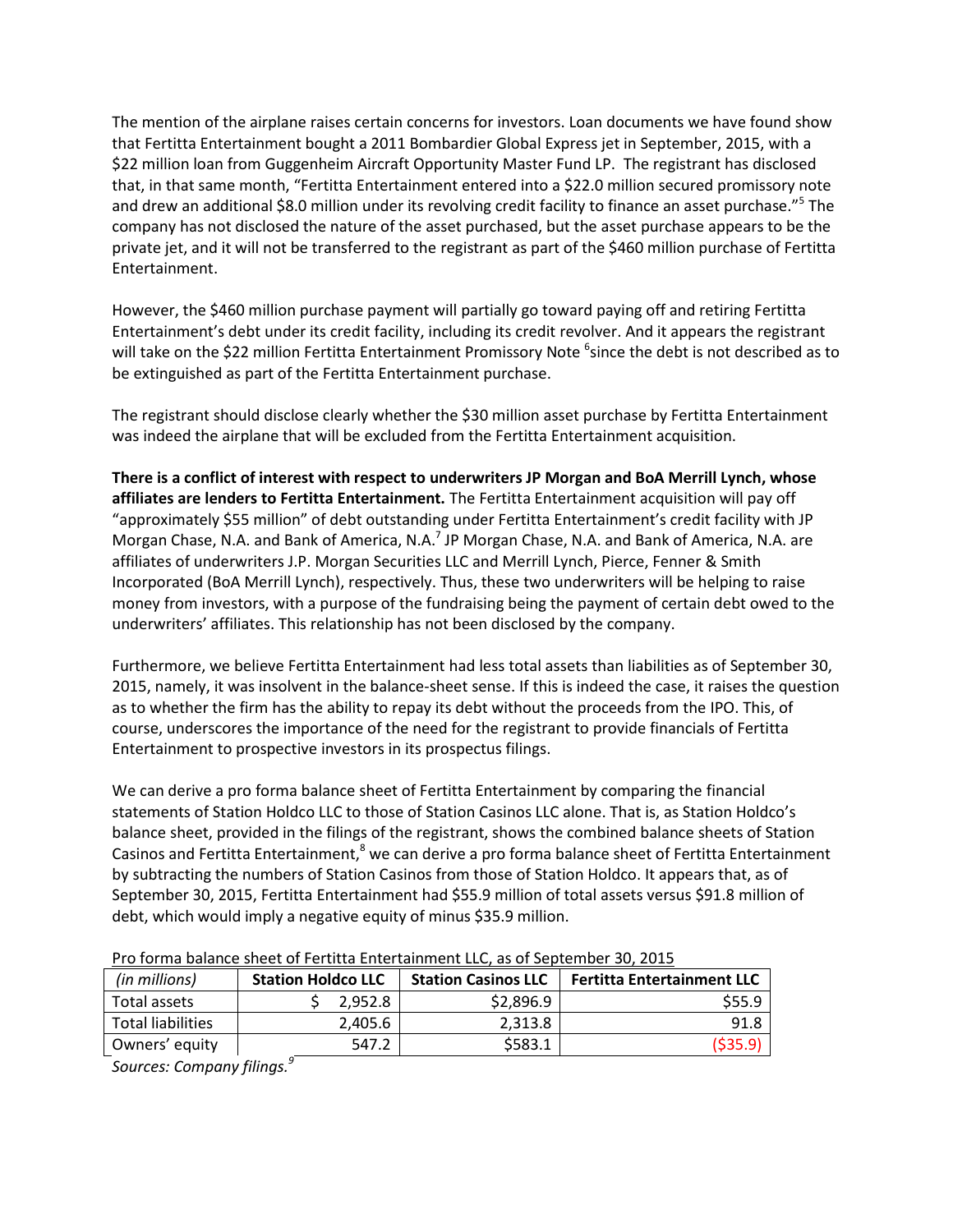**Incomplete Fertitta Entertainment management agreements as previously filed by Station Casinos LLC compound the difficulty of evaluating the Fertitta Entertainment acquisition.** First, according to these agreements as previously filed by Station Casinos LLC, it is possible to terminate these agreements for a fee upon sale of the managed properties. But, this fact is missing from the registrant's description of the agreements:

The Management Agreements each have a term of 25 years and are non-terminable by the Owner except under specified circumstance, including breaches of such agreement or gross negligence or willful misconduct of the Manager, suspension of gaming licenses, certain bankruptcy events, change-of-control events or failure of the performance test by the Manager.<sup>10</sup>

This is an incomplete description of how these management agreements may be terminated. All four of these agreements, as filed by Station Casinos LLC previously, allow for the possibility of termination upon sale of the managed properties to a third party.<sup>11</sup> This is important because there is a potential termination fee in these management agreements in this particular scenario.

However – and this is the second piece of information lacking in the registrant's disclosures regarding the Fertitta Entertainment management agreements – two of the management agreements as previously filed by Station Casinos LLC are incomplete in that they do not have as attached a termination schedule, but the other two do have it. And according to one of the agreements, such termination would only cost Station Casinos a fee equal to the trailing-twelve-month management fee. See the following from the termination fee schedule attached to the "OpCo" properties management agreement, which cover 13 of the 19 Station Casinos properties in Nevada:

The "Termination Fee" shall be, upon a Third Party Sale with respect to all Managed Properties, an amount equal to the sum of the Management Fees for the trailing twelve (12) month period prior to the Termination ("TTMMF") if the Third Party Sale occurs prior to the expiration of the fifth  $(5<sup>th</sup>)$  Full Fiscal Year of the Term  $[12/31/2016]$ .<sup>12</sup>

And the termination fee upon a third-party property sale declines after the fifth year of the contract and becomes zero at the start of the twentieth year. Investors should be able to ascertain whether this same level of termination fee is available in all four management agreements. The registrant, or Station Casinos LLC, should refile the two management agreements for five of the Station Casinos' nine larger casino-hotel properties – Green Valley Ranch, Red Rock Casino, Sunset Station, Boulder Station, and Palace Station – and provide the same information if they do similarly provide for such termination fees.

The registrant's filings also do not describe one other way of terminating a Fertitta Entertainment management agreement. In the management agreement for the Wild Wild West casino, there is a provision for at-will termination:

3.2 At-Will Termination**.** Notwithstanding the provisions of Section 3.1 [Term], Owner shall have the right to terminate this Agreement at any time, for any reason or no reason upon thirty (30) days' prior written notice to Manager. Owner's right to terminate this Agreement under this Section 3.2 shall not be subject to any claim by Manager for damages, and shall be without payment of any termination fee, penalty, fee or other consideration in connection therewith other than the payment of all unpaid amounts due and owing in accordance with Section 14.4 [Events on Termination].<sup>13</sup>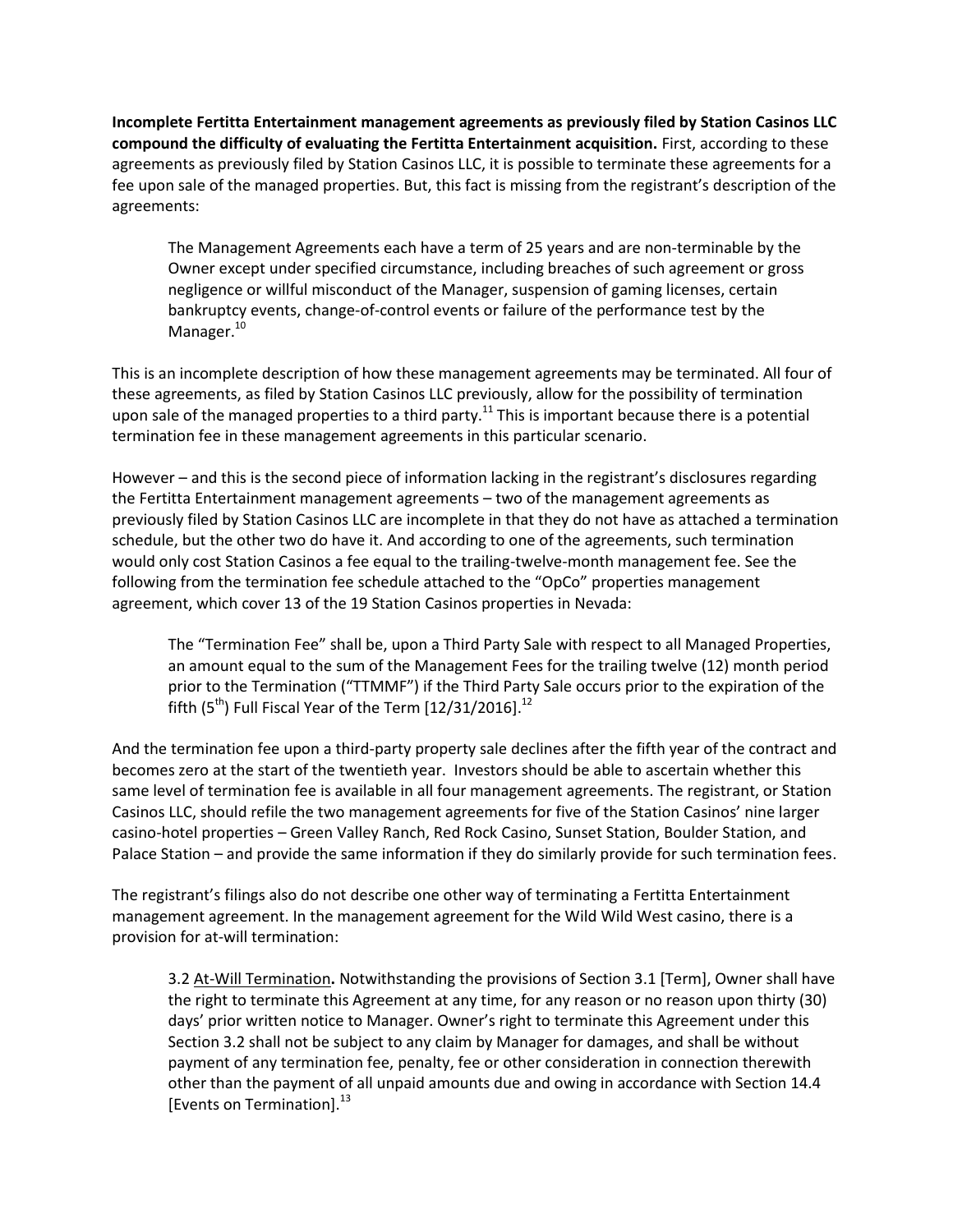The registrant should directly inform investors that it is possible for Station Casinos to terminate a Fertitta Entertainment agreement with ease like this.

**There is a collective bargaining agreement with a labor union for approximately 600 employees at one of the 21 casinos operated by Red Rock Resorts, Inc.** In its preliminary prospectus the registrant describes itself as "a leading gaming, development and management company operating 21 strategically-located casino and entertainment properties."<sup>14</sup> In its prospectus the registrant states there are no collective bargaining agreements at its "owned" properties, which we believe is accurate and includes 9 major hotel/casinos properties and ten smaller properties (three of which are 50% owned) in Nevada.<sup>15</sup>

However, the registrant, through a subsidiary<sup>16</sup>, has a seven-year agreement with the Federated Indians of Graton Rancheria ("Graton Rancheria") to manage the tribe's Graton Resort & Casino ("Graton Casino") in Rohnert Park, California. For the first four years managing the casino, the registrant receives 24% of gross revenues less costs of operations<sup>17</sup> and 27% for the remainder of the contract<sup>18</sup>, which expires in November 2020.

The Graton Casino opened in November 2013.<sup>19</sup> On July 18, 2014 eligible employees at the Red Rock Resorts-managed casino voted 70% in favor of joining labor union UNITE HERE.<sup>20</sup> As of October 1, 2015, there has been a collective bargaining agreement at the Red Rock Resorts-managed casino covering those eligible employees. The registrant's management fees are after expenses such as labor costs, which can be affected by a collective bargaining agreement.

The registrant should also disclose whether any future management agreements with Indian tribes could be subject to collective bargaining agreements.

**The registrant's and its related persons' applications for a determination of suitability from the California Gambling Control Commission to manage a California tribal casino are pending.** The registrant states in its filings that it is subject to extensive regulation by gaming authorities, including the California Gambling Control Commission.<sup>21</sup> The registrant does not disclose that it and related officers, executives and ownership entities have filed at least 25 initial applications for a determination of suitability to hold a license as a Gaming Resource Supplier and that those applications are still pending. Most of the applications were filed in April 2013. The registrant also does not disclose that a significant shareholder paid record fines for its role in rigging global interest rates and has a subsidiary that pleaded guilty to criminal wire fraud last year.

Pursuant to the California Gambling Control Act, if the California Gambling Control Commission determines that a Gaming Resource Supplier is not suitable, "the Tribe shall not enter into, or continue to make payments to [the] Gaming Resource Supplier." (Compact § 6.4.4(b).)

According to the Graton Rancheria's compact with the State of California, if the Gambling Control Commission "denies or revokes a determination of suitability, the Tribal Gaming Agency shall deny or revoke the license."

When making its determination of suitability, the California Gambling Commission is required to "[a]ssur[e] that there is no material involvement, directly or indirectly, with a licensed gambling operation, or the ownership or management thereof, by unqualified or disqualified persons, or by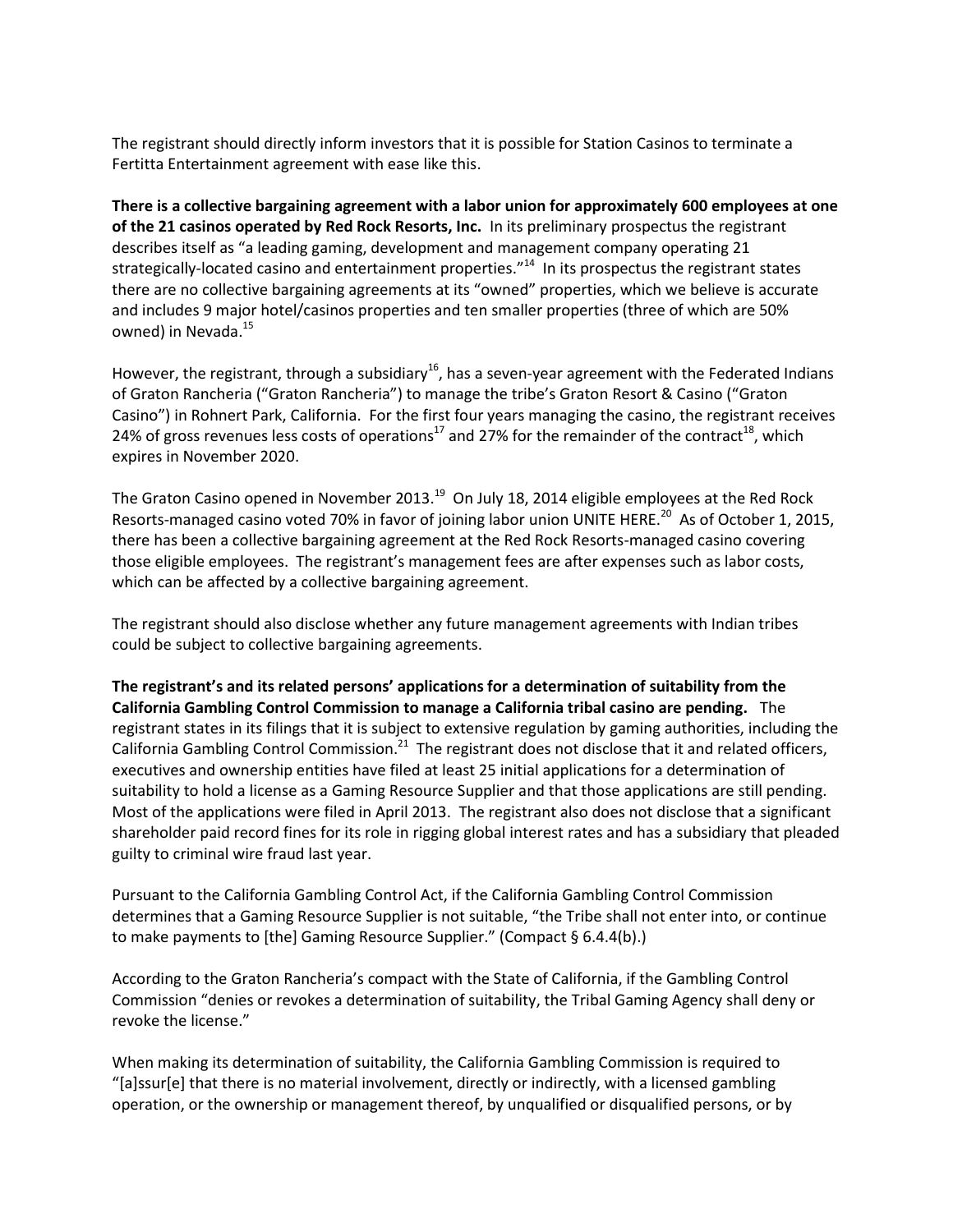persons whose operations are conducted in a manner that is inimical to the public health, safety, or welfare." (Cal. Gambling Control Act, Cal. Bus. Prof. Code §§ 19823, 19856.)

## **Incomplete information regarding local gaming licenses in Nevada**

The registrant describes three of its smaller properties – Barley's, The Greens, and Wildfire Lanes – as "licensed to conduct nonrestricted gaming operations" and adds that

A license to conduct "nonrestricted" operations is a license to conduct an operation of (i) at least 16 slot machines, (ii) any number of slot machines together with any other game, gaming device, race book or sports pool at one establishment, (iii) a slot machine route, (iv) an intercasino linked system, or (v) a mobile gaming system.<sup>22</sup>

The filing does not disclose that these three businesses, all located in the City of Henderson, cannot operate unlimited number of slot machines due to municipal licensing regulations.<sup>23</sup> Barley's and Wildfire Lanes have a "Limited Gaming" license,<sup>24</sup> which would allow for a maximum of 199 slot machines.<sup>25</sup> The Greens, which has 40 slot machines, has been grandfathered to operate a maximum of 40 slot machines, $^{26}$  and holds a "Restricted Gaming" license from the city.

The registrant should provide additional disclosure regarding the local licenses its properties currently hold in the City of Las Vegas, City of North Las Vegas, City of Henderson, and Clark County.

**The registrant has not disclosed in its filings the outcome of Station Casinos LLC's request for approval from bondholders to borrow \$300 million to fund special distributions to its owners.** On March 18, 2015, Station Casinos LLC announced it was seeking approval from its unsecured bondholders to pay a special \$300 million dividend to the company's owners, which was to be funded through a concurrent issue of debt. The additional debt was to be issued under a concurrent bond indenture consisting of \$500 million of 7.50% senior notes due 2021 (CUSIP: 857691AD1).

It is important for prospective IPO investors to know why the debt issue was not consummated.

We believe the aforementioned information is important for prospective investors to know to make informed decisions. We believe the deficiencies in Red Rock Resorts' disclosures to the SEC should be cured prior to approval of the registration statement.

Thank you for your attention to these matters. Please do not hesitate to contact us if you have any questions regarding the issues we have raised in this letter. We look forward to your response.

Sincerely,

Maya Holmes Research Director Culinary Workers Union, Local 226 1630 S. Commerce Street Las Vegas, NV 89102 office 702.386.5249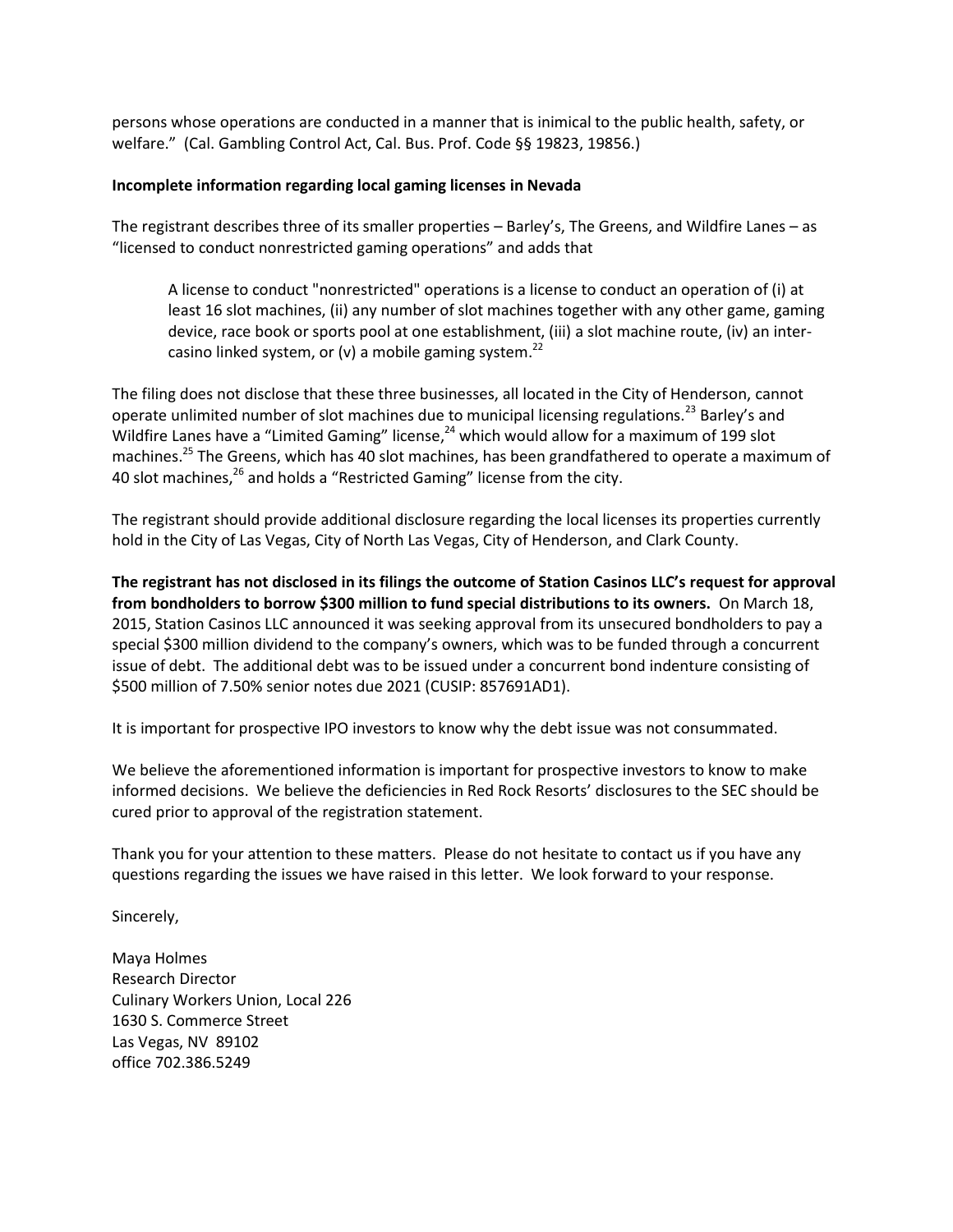$^8$  As explained in note 1 to the Condensed Combined Financial Financial Statements of Station Holdco, attached to the Red Rock Resorts, Inc. S-1/A filed on 1/14/2016, p. F-60:

The condensed combined financial statements of Station Holdco LLC ("Station Holdco") comprise the financial statements of Station Holdco, Station Voteco LLC ("Station Voteco"), Station Casinos LLC and its consolidated subsidiaries ("Station LLC"), and Fertitta Entertainment LLC and its consolidated subsidiaries ("Fertitta Entertainment") (as combined, "Station Holdco Combined" or the "Company"). Station LLC is a gaming, development and management company that owns, operates and manages hotel and casino properties. Station Holdco and Station Voteco hold all of the economic and voting interests, respectively in Station LLC. Station LLC operates under management agreements with Fertitta Entertainment LLC ("Fertitta Entertainment").

<sup>9</sup> See (Unaudited Historical) Station Holdco LLC Condensed Balance Sheets, p. F-56 of Red Rock Resorts, Inc. S-1/A, filed 1/14/2016; Station Casinos LLC 10-Q, filed 11/9/2015, p. 3.<br><sup>10</sup> Bod Basil 2.

Red Rock Resorts, Inc. S-1/A, filed 1/14/2016, p. 158.

<sup>11</sup> The four management agreements are: (1) Management Agreement dated as of June 16, 2011 by and between the Company and FE Propco Management LLC, amended on 4/26/12, (2) Management Agreement dated as of June 16, 2011 by and between Station GVR Acquisition, LLC and FE GVR Management LLC, amended on 11/8/11, 4/26/12, and 4/25/13, (3) Amended and Restated Management Agreement executed on August 19, 2014 by and between NP Opco LLC and FE Opco Management LLC, and (4) Management Agreement dated as of June 16, 2011 by and between NP Tropicana LLC and FE Landco Management LLC, amended 4/26/12.

<sup>12</sup> Exhibit "D" FINANCIAL TERMS of the Amended and Restated Management Agreement executed on August 19, 2014 by and

between NP Opco LLC and FE Opco Management LLC, filed as Exhibit 10.12 to Station Casinos LLC's 10-K filed on 3/10/15. <sup>13</sup> Management Agreement for Wild Wild West Gambling Hall & Hotel, dated 6/16/2011, filed as Exhibit 10.34 to Station Casinos LLC's 10-K filed on 3/10/15, p.26.

 $14$  S-1/A p. 1

l

<sup>17</sup> Red Rock Resorts, Inc., SEC Form S-1/A, Nov. 23, 2015, Exhibit 10.32, p. 5.

<sup>18</sup> Red Rock Resorts, Inc., SEC Form S-1/A, Nov. 23, 2015, Exhibit 10.32, p. 48.

<sup>19</sup> Press Release from Graton Resort & Casino, "Graton Resort & Casino Breaks Ground on \$175 Million Resort Expansion, Sept.  $\frac{2}{20}$ ,  $\frac{2015}{20}$ .

<sup>21</sup> Red Rock Resorts, Inc., SEC Form S-1/A, Jan. 14, 2016, p. 95.

 $22$  Red Rock Resorts, Inc. S-1/A, filed  $1/14/2016$ , p. 122.

<sup>23</sup> See the City of Henderson's business license search page at

<https://dsconline.cityofhenderson.com/BusinessLicense/BLQueryWrap.cfm><br>24 4 22 219 Pafe Wi

<sup>24</sup> 4.32.010-Definitions of Municipal Code of City of Henderson, Nevada (

[https://www.municode.com/library/nv/henderson/codes/code\\_of\\_ordinances?nodeId=TIT4BURELI\\_CH4.32GAEGLI\\_4.32.010D](https://www.municode.com/library/nv/henderson/codes/code_of_ordinances?nodeId=TIT4BURELI_CH4.32GAEGLI_4.32.010DE)

[E\)](https://www.municode.com/library/nv/henderson/codes/code_of_ordinances?nodeId=TIT4BURELI_CH4.32GAEGLI_4.32.010DE): "*Limited gaming* means an establishment which maintains a minimum of 75 to a maximum of 199 slot machines or gaming devices licensed and available for play, and which may have a maximum of nine live games. This category of gaming is only available for issue to applicants for a change of ownership of an existing limited gaming location."

<sup>25</sup> "Henderson slams door on small casinos," *Las Vegas Sun*, 6/4/1998, at

<http://lasvegassun.com/news/1998/jun/04/henderson-slams-door-on-small-casinos/>

 $^{\rm 1}$  Red Rock Resorts, Inc. S-1/A, filed 1/14/2016, p. 36.

 $^2$  Membership Interest Purchased Agreement for Fertitta Entertainment LLC dated Oct. 13, 2015 between Station Casinos LLC and Fertitta Businemess Management LLC et al filed in the Station Casinos LLC, Form 8-K, Oct. 13, 2015, p. 36.

 $3$  Red Rock Resorts, Inc. S-1/A, filed 1/14/2016, p. 38.

 $^4$  Red Rock Resorts, Inc. S-1/A, filed 1/14/2016, p. 159.

 $^5$  Red Rock Resorts, Inc. S-1/A, filed 1/14/2016, p. in Note 11 Long-term debt, on p. F-39.

 $^6$  Red Rock Resorts, Inc. S-1/A, filed 1/14/2016, p. 94.

 $^7$  Red Rock Resorts, Inc. S-1/A, filed 1/14/2016, p. 158.

 $15$  S-1/A p. 23

<sup>&</sup>lt;sup>16</sup> SC Sonoma Management, LLC, a California Limited Liability Compnay

<sup>20</sup> UNTEHERE!, ["Sonoma County Casino Workers Join UNITE HERE, July 24, 2014.](http://unitehere.org/sonoma-county-casino-workers-join-unite-here/)